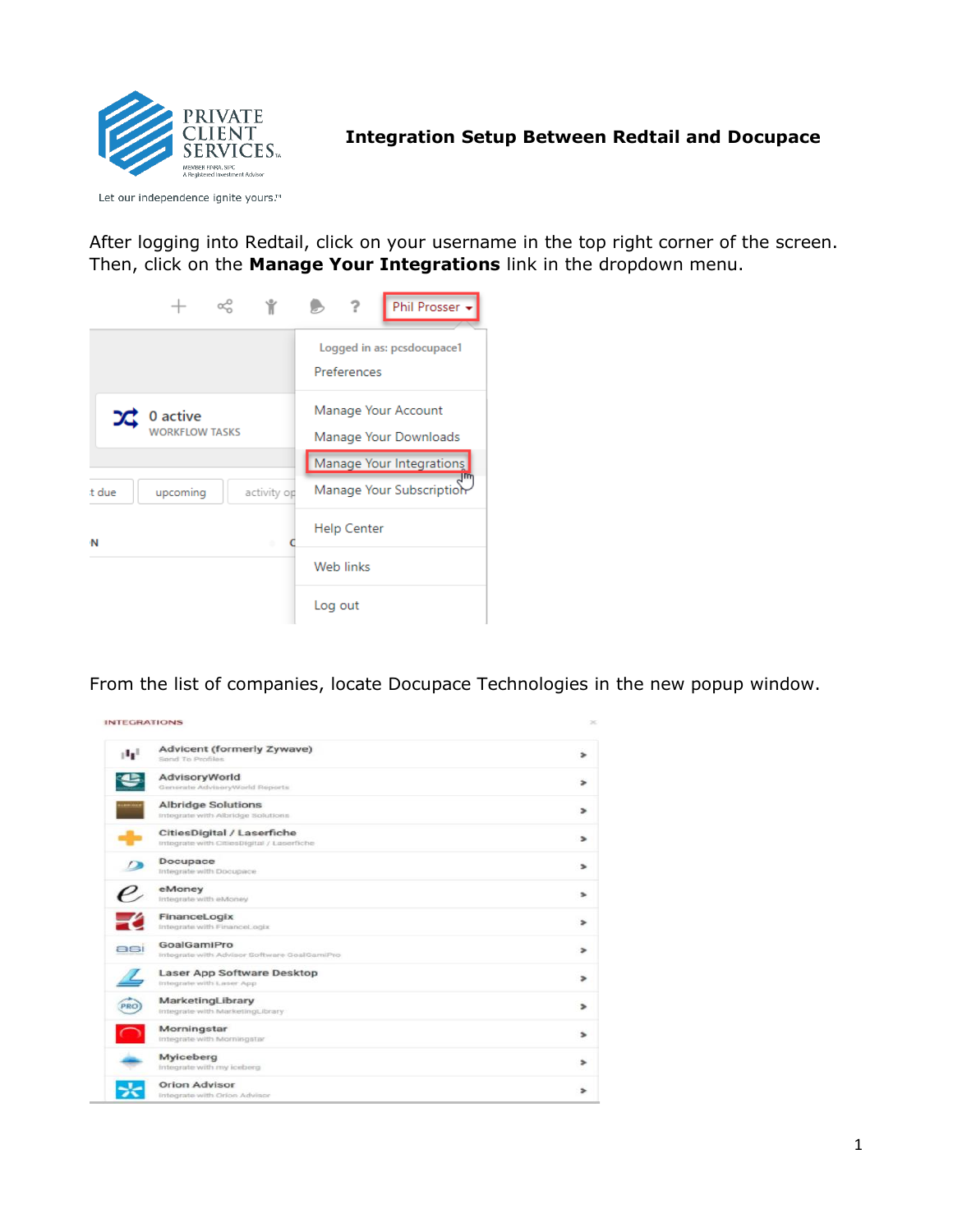Click on the **gear icon** and select Settings.



A new window will appear. Enter your Docupace URL which you can simply copy/paste from the Docupace login screen. **IF YOU COPY AND PASTE THE URL, YOU MUST CLEANUP THE URL BY REMOVING EVERYTHING THAT APPEARS AFTER PCSBD so that the URL matches what is reflecting in the Domain field in the below screenshot.**

| <b>UPDATE INTEGRATION SETTINGS</b>                                                    | ×    |
|---------------------------------------------------------------------------------------|------|
|                                                                                       |      |
| Domain                                                                                |      |
| https://www2.paperout.com/pcsbd                                                       |      |
| Copy the token below and paste it in the Docupace screen requesting a token.<br>Token |      |
| 4D914C49-E015-4589-B3E5-7FE84CEF2A89                                                  |      |
| regenerate token                                                                      |      |
| cancel                                                                                | save |

**Copy the token that appears in the Token field before clicking Save.** The token will need to be pasted into Docupace. Token authentication allows for seamless entry into Docupace without the need for retyping usernames and passwords.

After logging into Docupace, click on your username in the upper right corner of the screen.

| Dashboard  | Monitor  | Retrieve - | Administration                      |                  | New -            | matt scrimshaw -           |
|------------|----------|------------|-------------------------------------|------------------|------------------|----------------------------|
|            |          |            | + Export - Create Work Item Courash |                  |                  | ↑ Get From Pool → Reassign |
| Advisor ID | Account# | Creator    | Work Item<br>ld                     | <b>SLA Start</b> | <b>Task Name</b> | <b>Validation Message</b>  |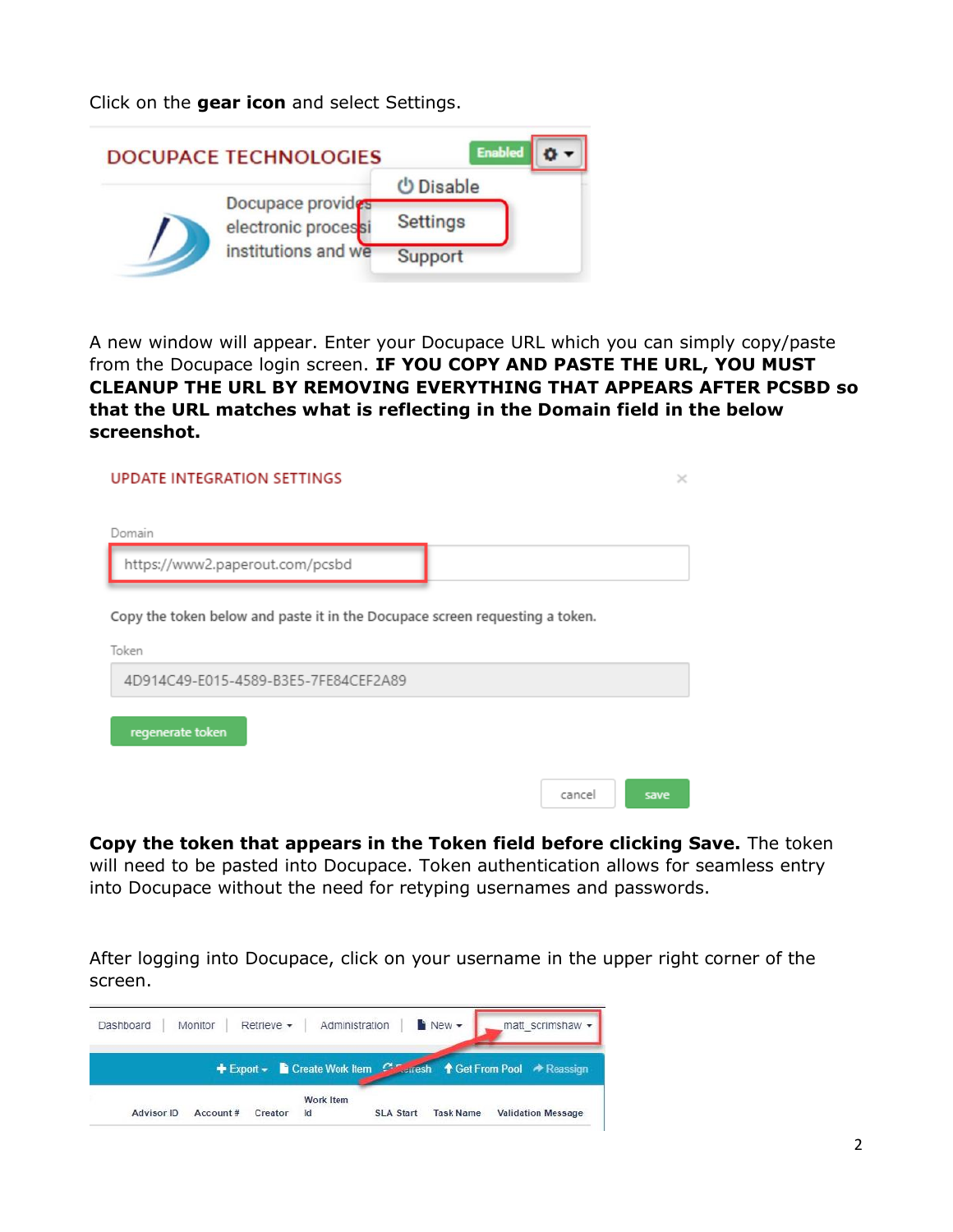Click **Settings** in the popup menu.

| matt_scrimshav  | Settings                         |         |
|-----------------|----------------------------------|---------|
| User Guide<br>മ | $\mathbf{M}$ $\mathbf{m}$ matact | Privacy |

Select *Redtail Credentials* on the left-hand side.



In the Redtail User Id field, enter your Redtail User Id. You do not need to enter your password.

| 991 / Details  |                                        |                 |                 | 土 Save 土 Save and Close 含 Starting Point X Cancel |
|----------------|----------------------------------------|-----------------|-----------------|---------------------------------------------------|
| <b>Details</b> |                                        | Not<br>Required |                 |                                                   |
| in a           | matt_scrimshaw<br>User ID <sup>*</sup> |                 | Redtail User Id | 蜀<br>Enter Your Redtail User Name                 |
|                | Redtail Password                       |                 | Redtail Token   | Paste the Token you Copied                        |

*Note: Your Redtail User Id is displayed on the profile menu below your name.*

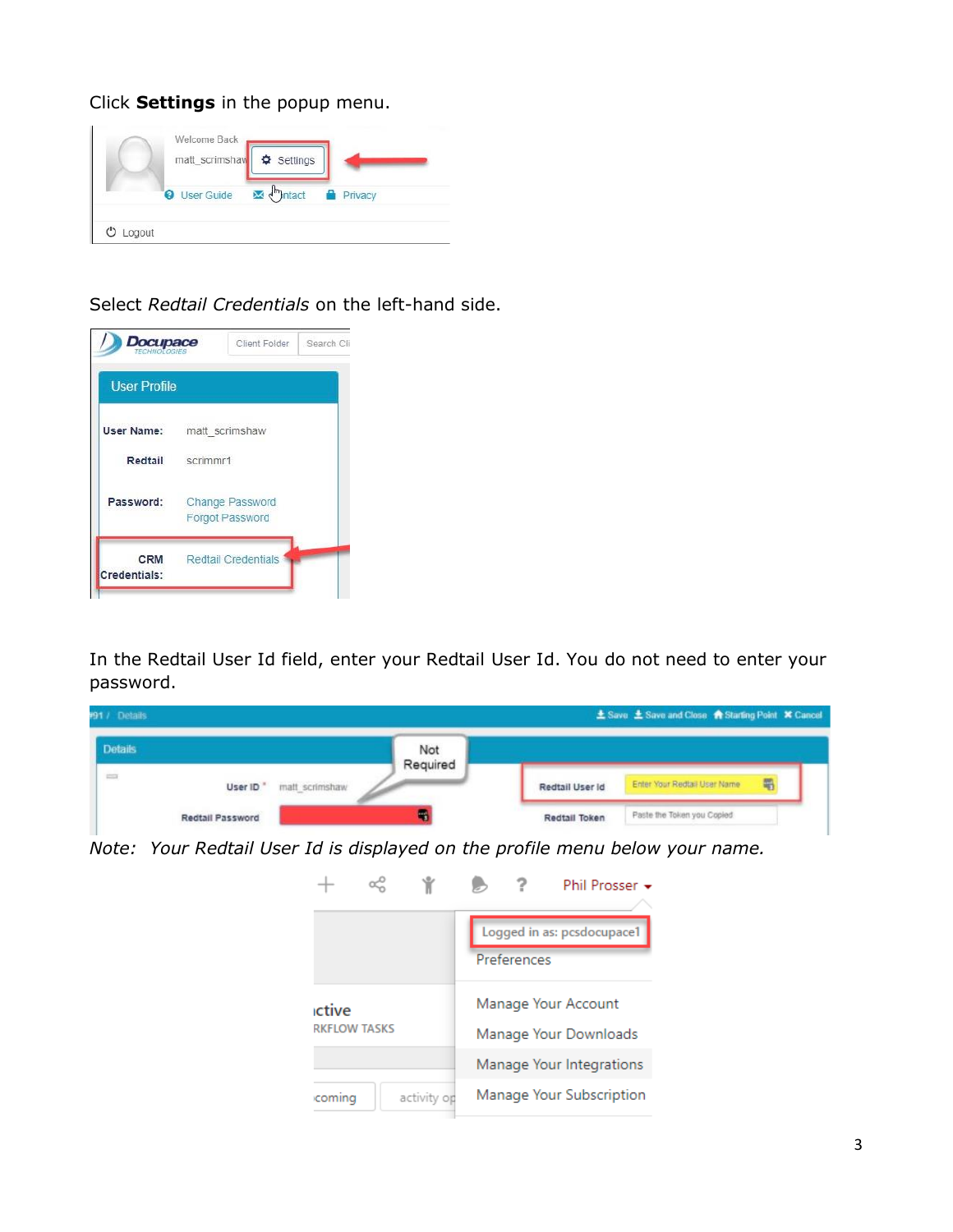In the Redtail Token field, paste the token that you copied from Redtail into the Redtail Token field.

| 1 / Details    |                      |                |                 | ▲ Save <b>± Save and Close 含 Starting Point ¥ Cancel</b> |   |
|----------------|----------------------|----------------|-----------------|----------------------------------------------------------|---|
| <b>Details</b> |                      |                |                 |                                                          |   |
| $\frac{1}{2}$  | User ID <sup>*</sup> | matt scrimshaw | Redtail User Id | Enter Your Redtail User Name                             | 黾 |
|                | Redtail Password     |                | Redtail Token   | Paste the Token you Copied                               |   |

## Click **Save and Close** to exit.



The integration setup process between Redtail and Docupace is now complete. You may begin to utilize the integration by selecting a Contact in Redtail.

| Contacts A-Z (4 records) |                                                          | AII #ABCDEFGHIJKLMNOPQRSTUVWXYZ |          | iii - | contact options = | new contact |
|--------------------------|----------------------------------------------------------|---------------------------------|----------|-------|-------------------|-------------|
| __                       | <b>NAME</b>                                              | <b>STATUS</b>                   | CATEGORY |       | <b>SOURCE</b>     | TYPE        |
| $\circ$<br>$\sim$        | Redtail, Alison D (Ali Redtail)<br>Docupace Technologies | Not Specified                   | A Client |       |                   | Individual  |
| œ<br>$\mathcal{L}$       | Rodney,                                                  | Not Specified                   |          |       |                   | Individual  |
| œ<br>$\omega$            | Roja, Antons                                             | Not Specified                   |          |       |                   | Individual  |

Click on the **Integration** button.

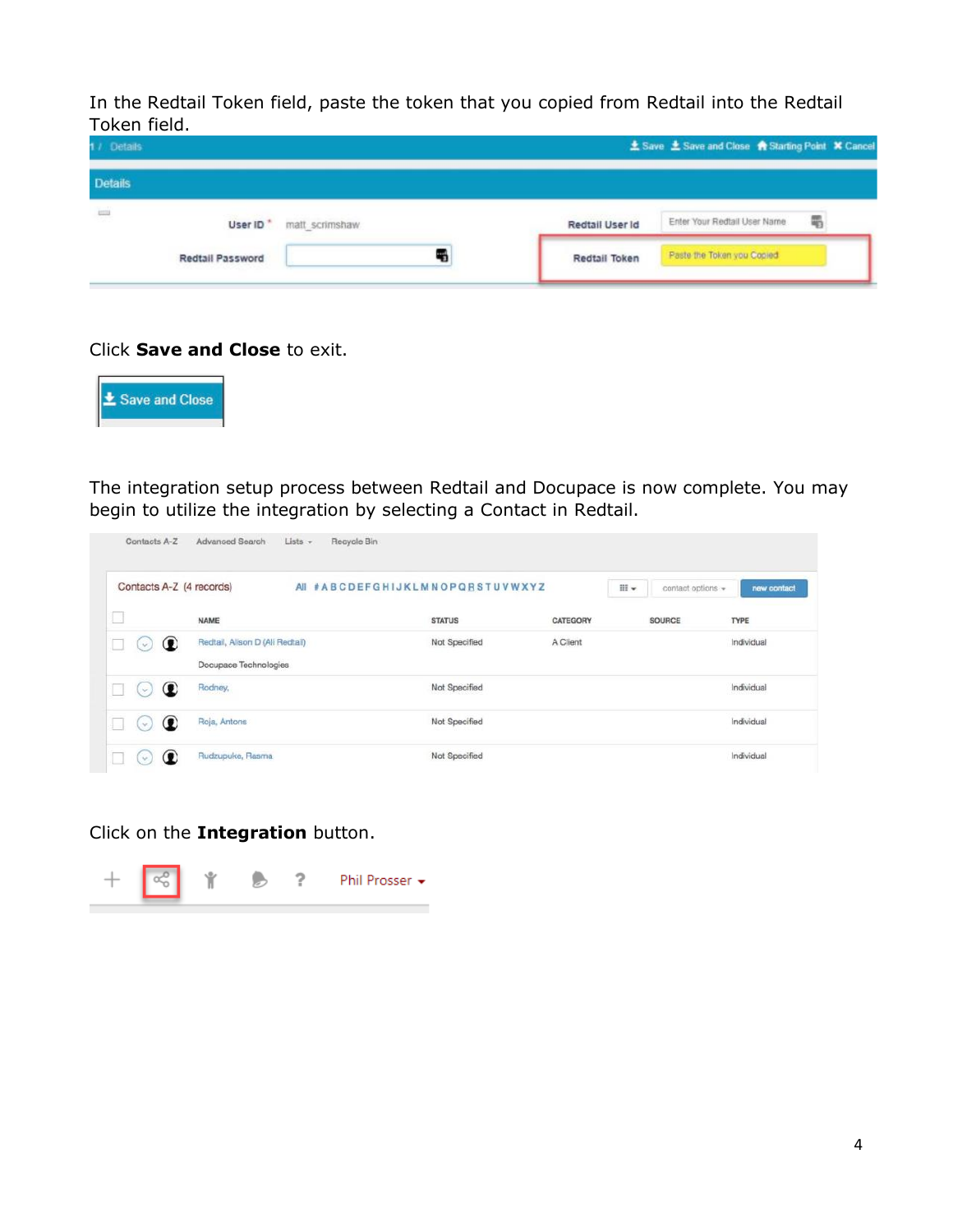Click on **Docupace** in the new window.

|       | <b>INTEGRATIONS</b>                                                     |  |
|-------|-------------------------------------------------------------------------|--|
| stel. | Advicent (formerly Zywave)<br>Send To Profiles                          |  |
|       | AdvisoryWorld<br>Generate AdvisoryWorld Reports                         |  |
|       | <b>Albridge Solutions</b><br>Integrate with Albridge Solutions          |  |
|       | CitiesDigital / Laserfiche<br>Integrate with CitiesDigital / Laserfiche |  |
|       | Docupace<br>Integrate with Docupace                                     |  |
|       | eMoney<br>Integrate with eMoney                                         |  |
|       | FinanceLogix<br>Integrate with Financel ogix                            |  |
| asi   | GoalGamiPro<br>Integrate with Advisor Software GoalGamiPro              |  |
|       | Laser App Software Desktop<br>Integrate with Leser App                  |  |
| PRO   | MarketingLibrary<br>Integrate with MarketingLibrary.                    |  |
|       | Morningstar<br>Integrate with Morningstar                               |  |
|       | Myiceberg<br>Integrate with my loeberg                                  |  |
|       | <b>Orion Advisor</b><br>Integrate with Orion Advisor                    |  |

The following three integration options are available: Single Sign On, Send to Client Folder and Send to Starting Point.

|                       |                                                                                    | <b>Visit Site</b> |
|-----------------------|------------------------------------------------------------------------------------|-------------------|
|                       | 2001 S. Barrington<br>Suite 215<br>Los Angeles, CA 90025<br>(866) 582-3713 Website |                   |
| Single Sign On        |                                                                                    |                   |
|                       |                                                                                    |                   |
| Send To Client Folder |                                                                                    |                   |

**Single Sign On** – when you click on Single Sign On within Redtail, Docupace will open in a new browser tab. You will first land on the Dashboard page as if you had logged in using your Docupace username and password.

**Send to Client Folder** - when you choose this option within the Client Record, the client data that has been entered into Redtail will create a client folder with a general subfolder in Docupace. Additionally, when you make any updates/changes to your Client Contact in Redtail, you can follow the same steps we just covered (choose the